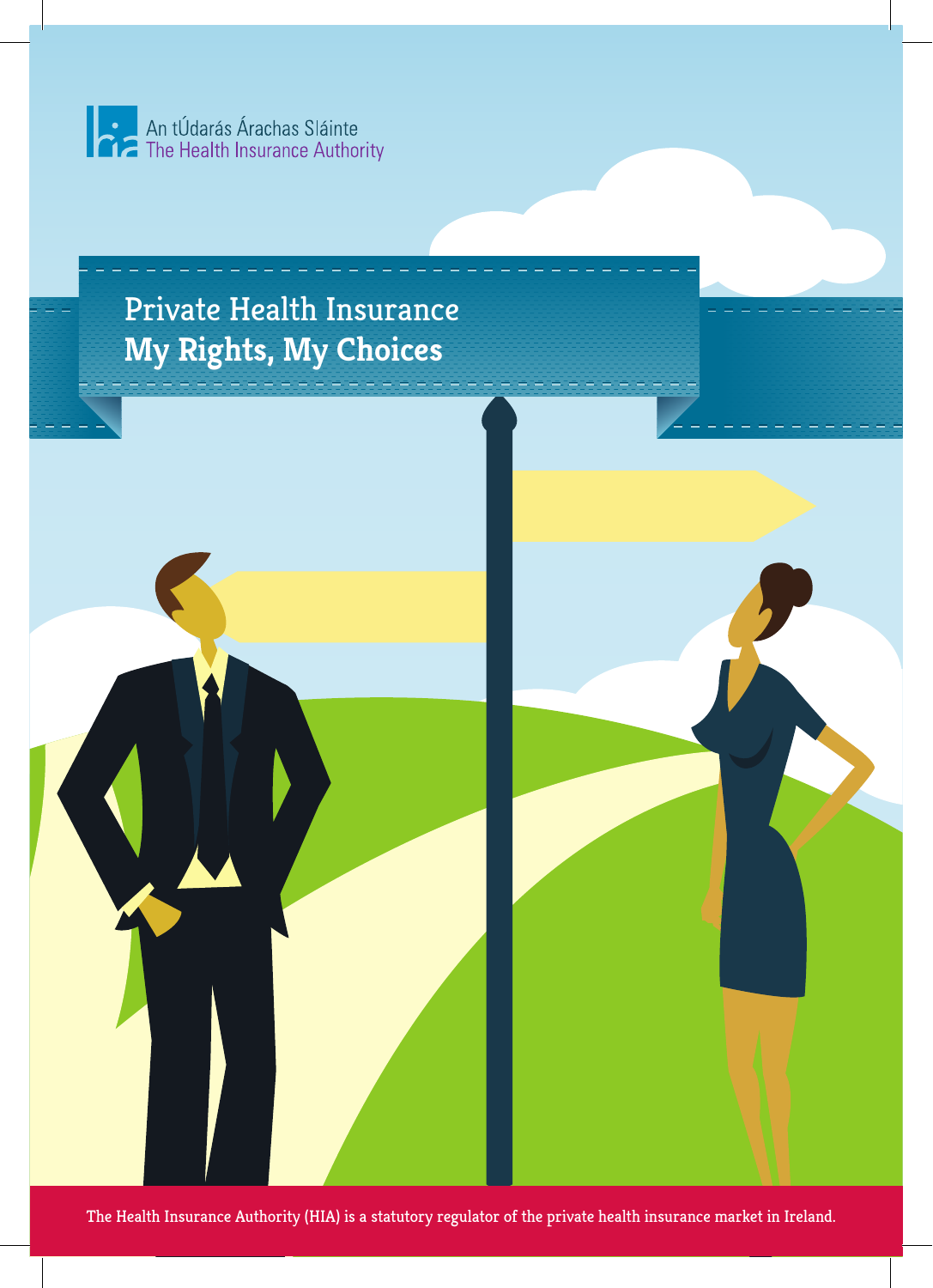

The Health Insurance Authority

# What we do

The Authority is an independent regulator for the private health insurance market in Ireland.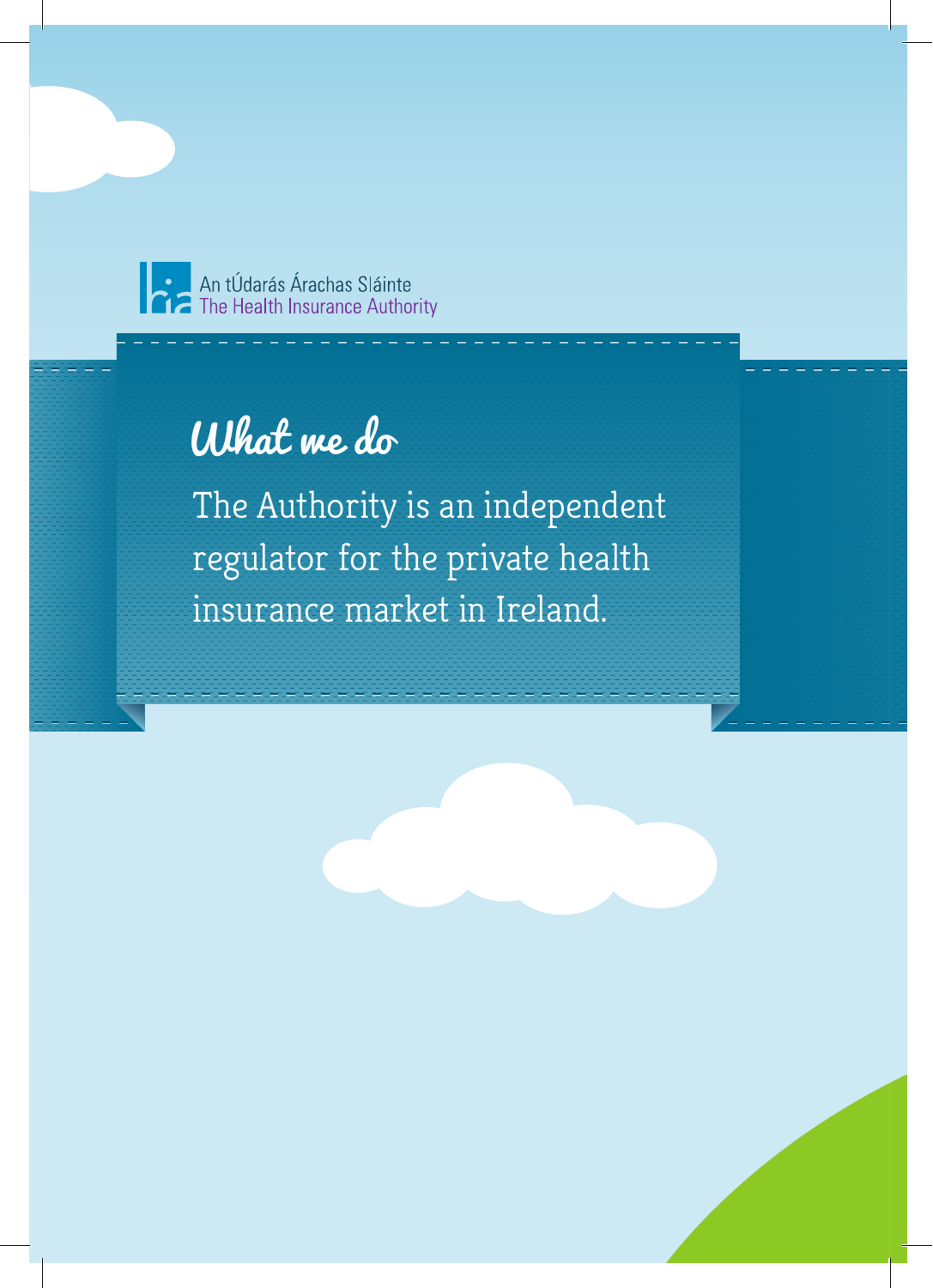Benefits and prices of all health insurance plans available on the market can be easily compared on our comparison tool at **www.healthinsurancecomparison.ie**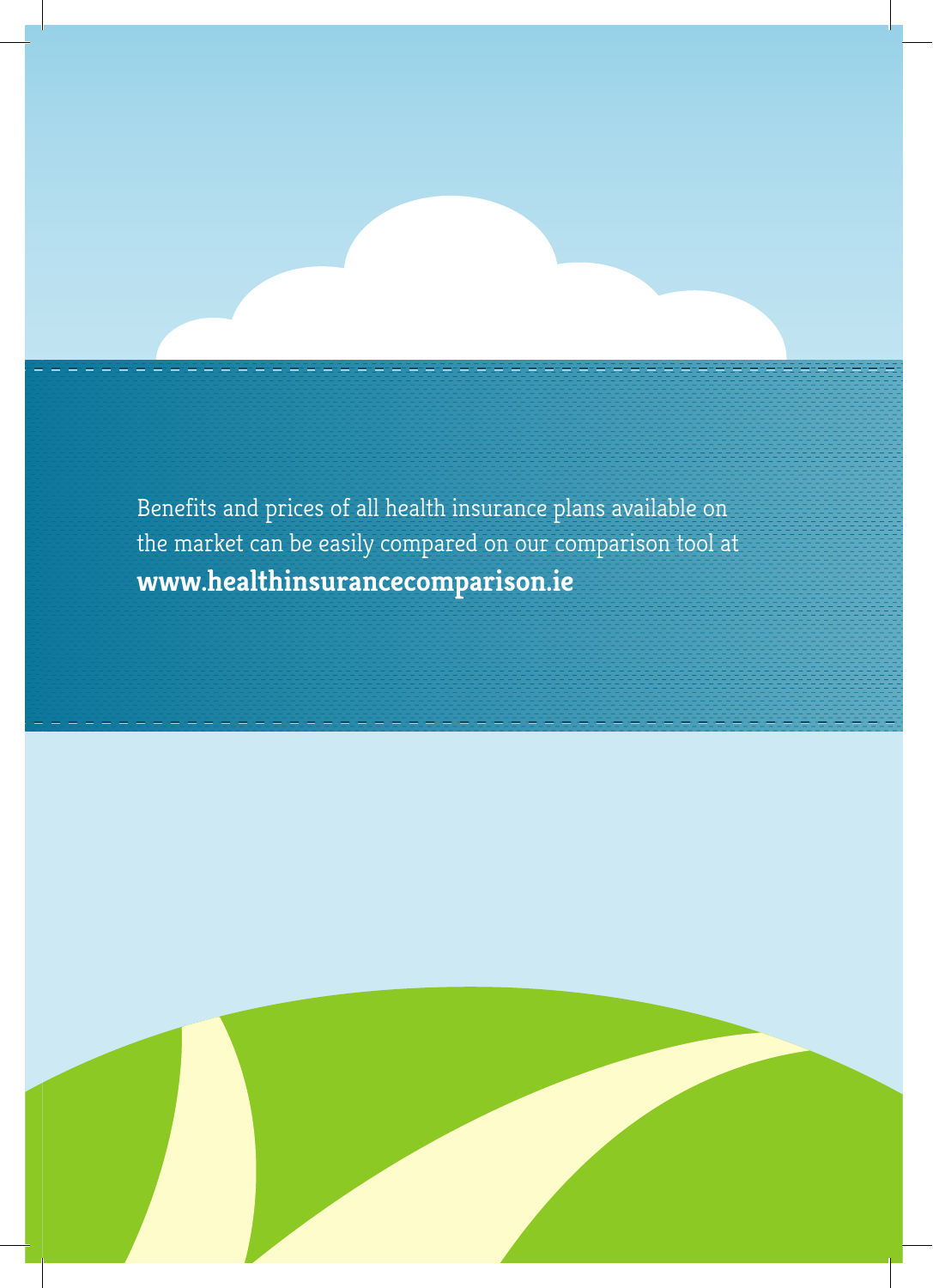#### Q: Can anyone buy private health insurance?

A: Yes. All applicants for private health insurance cover must be accepted by a private health insurer, regardless of their health status or age. However waiting periods may apply before benefits can be claimed.

#### Q: Will my age affect my insurance premium?

- A: No. The health insurance system applying in Ireland is called lifetime community rating. In a lifetime community rated system everyone pays the same premium for a given health insurance plan, except as follows:
- From 1 May 2015, if you first buy health insurance at age 35 or over, an age at entry loading may apply to your premium.
- The premium may be reduced by up to 10% for members of group schemes.
- The premium for children must be no more than 50% of the adult premium.
- The premium for those aged 18-25 may be reduced.
- Pensioners who are members of restricted membership insurers may have their premiums reduced.

#### Q: What is the amount of the age at entry loading?

A: The loading is 2% of the gross premium for every year of age higher than age 34 that an individual has attained when they first purchase inpatient health insurance after 30 April 2015. The loading applies for 10 years.

#### Q: Can an insurer refuse to sell me health insurance?

A: No. An open membership insurer must accept all applicants for insurance. Some plans are marketed towards certain groups such as companies or professions but you are entitled to purchase these plans regardless of whether or not you are a member of the group to whom it is being marketed.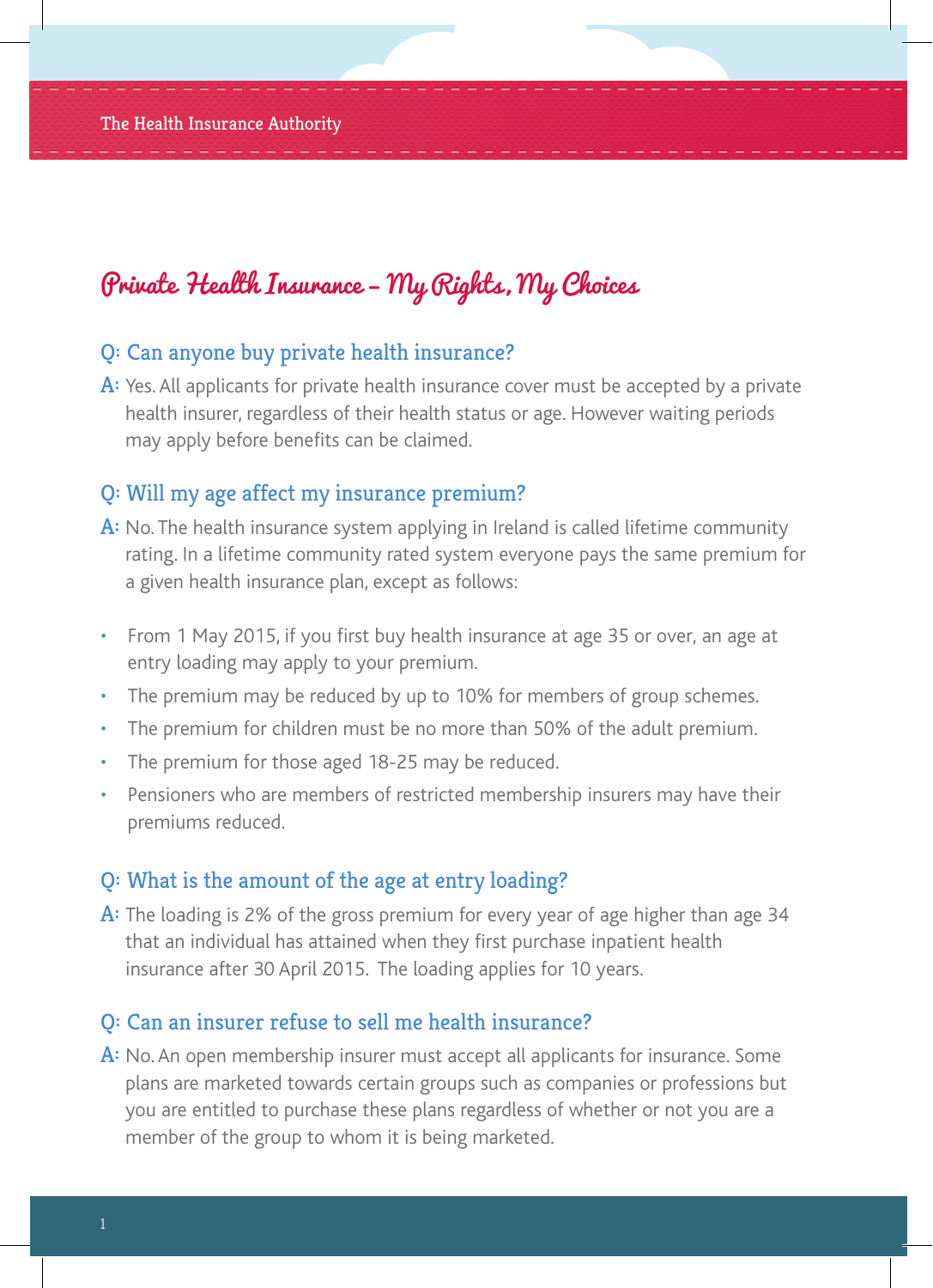#### Q: Do I have to serve a waiting period when I take out health insurance for the first time?

A: When you take out health insurance for the first time, you may have to serve waiting periods before you are fully covered. The maximum waiting periods are:

| <b>New Customer Maximum Waiting Periods</b> |                                           |                                                                 |                                    |
|---------------------------------------------|-------------------------------------------|-----------------------------------------------------------------|------------------------------------|
| <b>Accident and</b><br><b>Injuries</b>      | Illnesses that<br>start after you<br>join | Illnesses that<br>existed in the 6<br>months before<br>you join | <b>Maternity related</b><br>claims |
| None                                        | 26 weeks                                  | 5 years                                                         | 52 weeks                           |

Once you serve these waiting periods you will not have to serve them again if you switch to another insurer, as long as you haven't had a break in cover of more than 13 weeks. If you switch insurers while you are serving new customer waiting periods, the amount of time served with the first insurer will be taken into account and you will finish off your waiting periods with the new insurer. You will only have to serve additional waiting periods if you switch to a plan with higher benefits. You can find out more about current waiting periods applied by each insurer on our website **bit.ly/HIA\_waiting\_periods**

Illnesses that existed in the 6 months before you join are called pre-existing conditions and are defined as an ailment, illness or condition, where, on the basis of medical advice, the signs or symptoms of that ailment, illness or condition existed at any time in the period of 6 months prior to commencing the contract.

#### Q: What happens if I allow my health insurance to lapse for more than 13 weeks?

A: If you allow your cover to lapse for more than 13 weeks you may have to serve your waiting periods again and age at entry loadings may apply to your premium.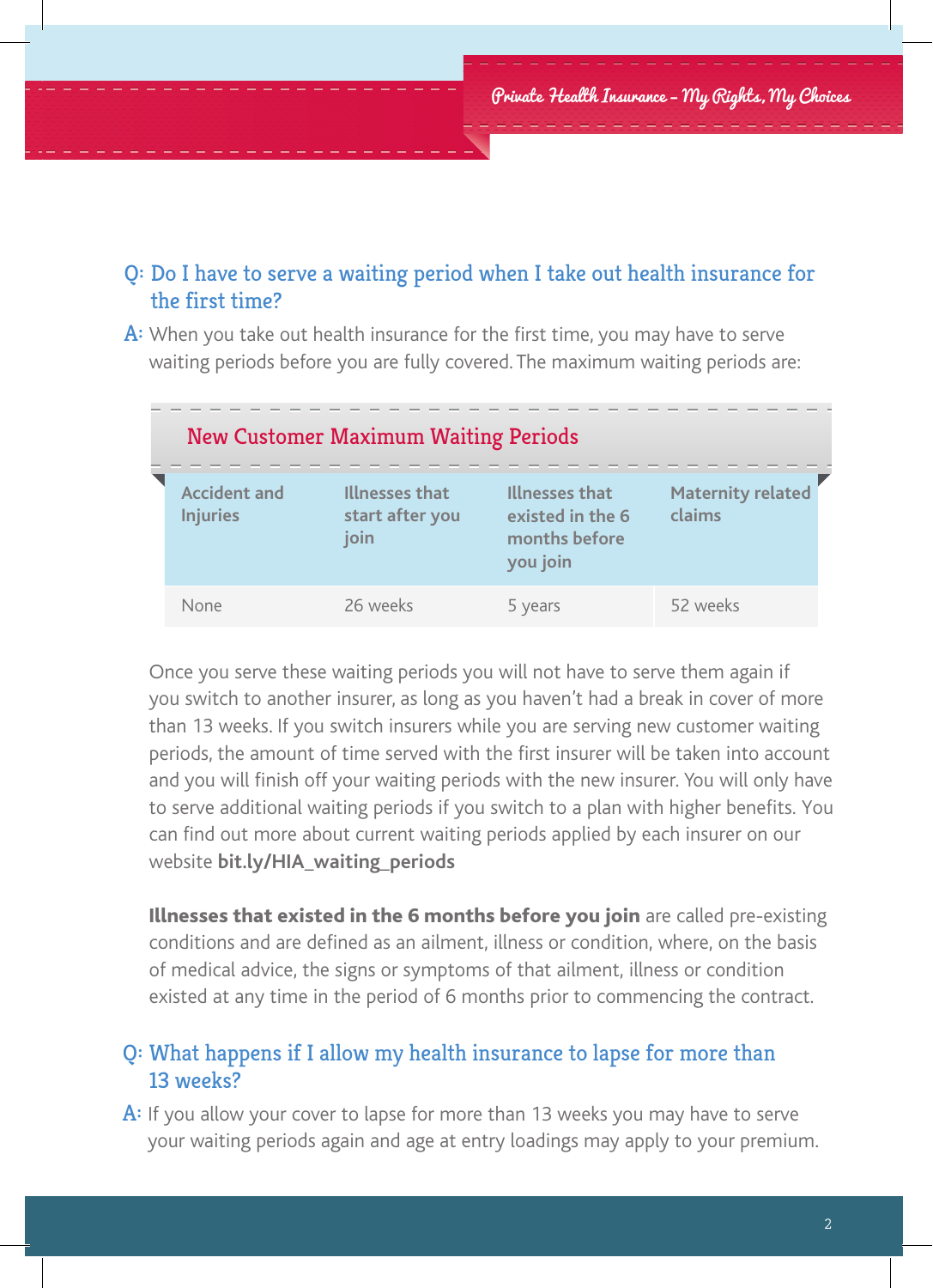#### Q: Can my health insurer refuse to renew my insurance if I get sick?

A: No. A system of lifetime cover operates in Ireland. This is a system that protects you by guaranteeing all consumers the right to renew their insurance, irrespective of factors such as age, risk status or claims history. Once you have health insurance, an insurer cannot stop cover or refuse to renew your insurance, except in very limited circumstances e.g. in the case of a fraudulent claim.

#### Q: Can I change my insurer or upgrade/change my health insurance plan at my renewal date?

A: Yes. You have the right to change your health insurance plan, or insurer at your renewal date. The insurer may not impose additional waiting periods unless you are upgrading your cover. Even when you are upgrading your cover, an insurer may only impose an extra waiting period in respect of the additional cover in the new policy. The maximum waiting periods that can be applied in relation to new benefits are 2 years.

An insurer may apply lower waiting periods than the maximum prescribed. Please see our website **bit.ly/HIA\_upgrade\_waitingperiods** for waiting periods applied by each insurer.

#### Q: What happens if I switch from my current insurer and wish to return to them at a later date?

A: In general, health insurance policies are twelve month contracts. If you switch insurer or plan and later decide you want to switch back, you may do so at your next renewal date. In some cases, insurers allow policyholders to switch contracts during the twelve month contract term. The insurer may impose waiting periods for any extra benefits available on your new plan.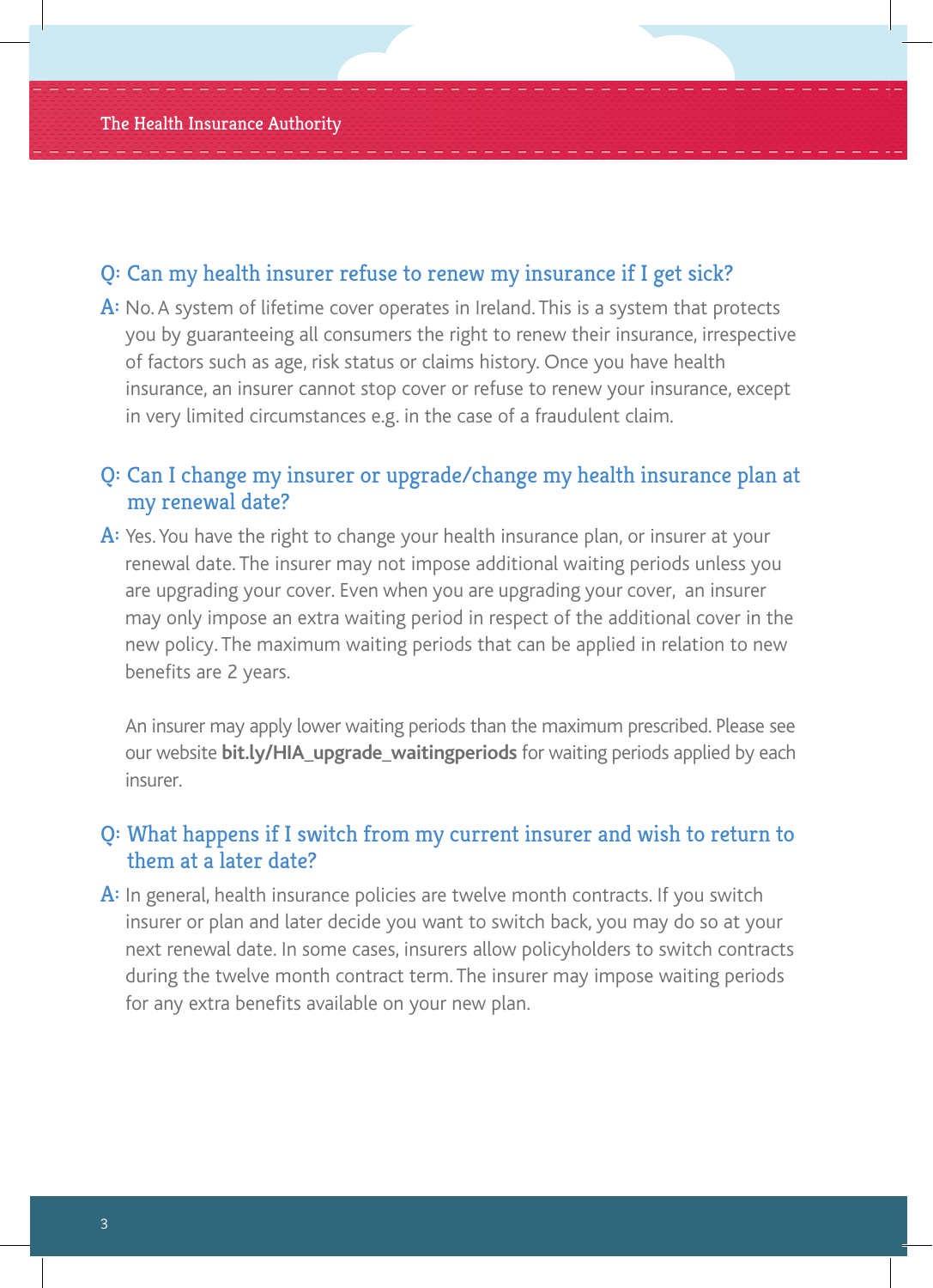#### Q: Can I cancel my policy during the 12 month policy term?

A: In general, health insurance policies are 12 month contracts. In some cases, insurers allow policy holders to cancel contracts during the 12 month term. All insurers will provide a 14 day cooling-off period from the commencement of the contract, during which time you may cancel and get a full refund. No claims will be paid in respect of these 14 days.

#### Q: Will my baby have to complete a waiting period?

A: Infants born to policy holders will not serve a waiting period if they are added to a policy within 13 weeks of their date of birth. Similarly children adopted by policyholders will not serve a waiting period if they are added within 13 weeks of their date of adoption.

#### Q: Can I claim tax relief on my health insurance premium?

A: Private health insurance premiums benefit from income tax relief. The tax relief (of 20% premium) has been restricted to  $\epsilon$ 1,000 gross premium in respect of adults aged 21 and over and to  $\epsilon$ 500 gross premium for children and young adults aged 18-20 paying a discounted premium. The premium charged by the insurer will automatically take account of this tax relief.

#### Q: What is the community rating health insurance levy?

 $\mathbf{A}$ : Health insurance in Ireland is community rated, which means everyone pays the same price for a particular plan regardless of their age or health status, with a few exceptions (see Q2).

Since the claims of older and sicker people are statistically higher than the claims of younger and healthier people, the Irish State introduced a risk equalisation scheme to balance out differences in risk between groups.

Under this scheme insurers are charged a levy of €444 for each adult covered by the insurer and €148 for each child (as of April 2018). This levy is used to finance a credit for people aged 65 or older, which will be shown on your premium breakdown in your renewal documentation.

As a result, older people pay the same amount for their health insurance as younger adults.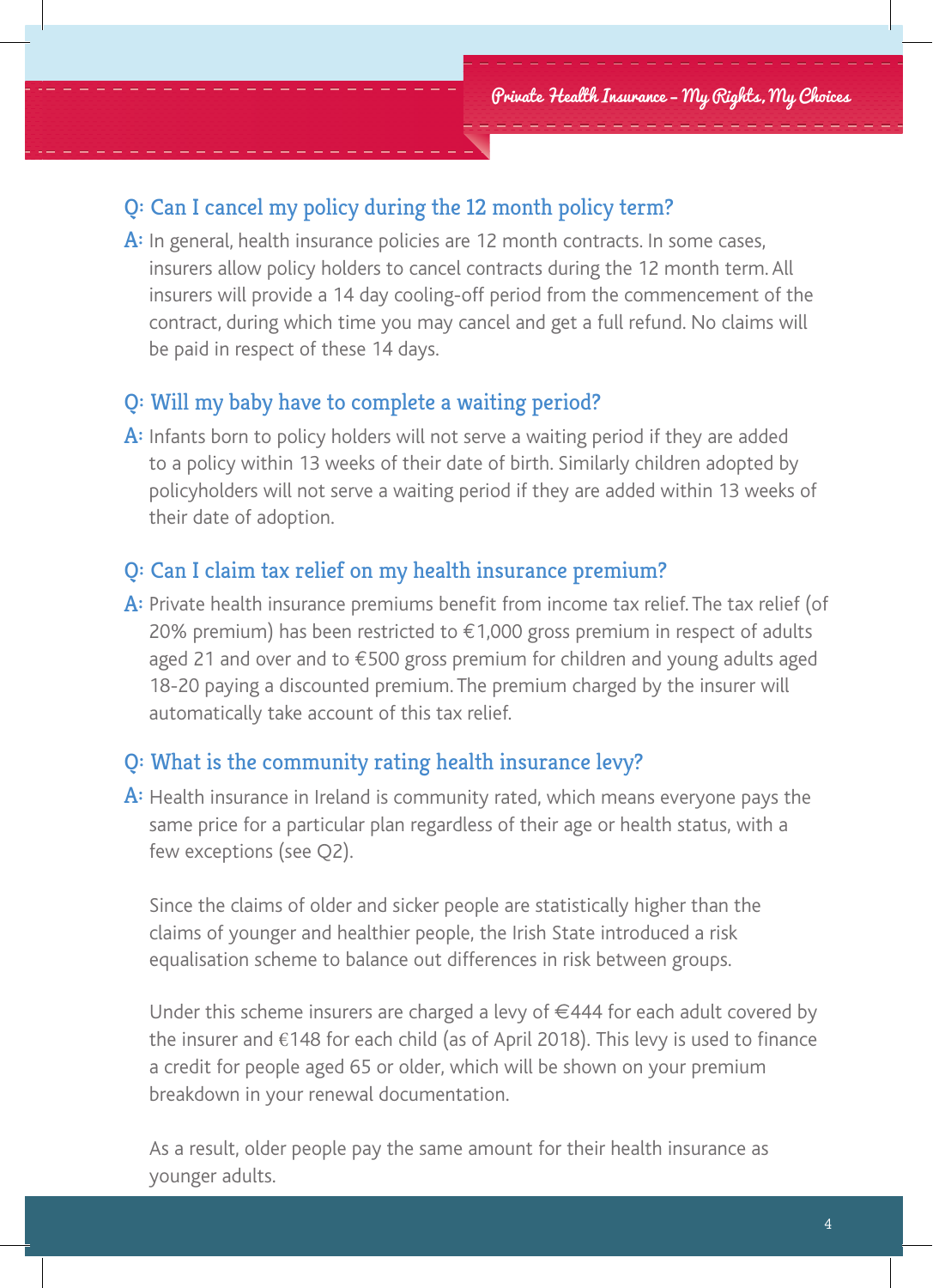#### Q: Can I claim tax relief on the portion of my medical bills which aren't covered by the health insurer?

A: You can claim tax relief on the cost of certain qualifying medical expenses incurred by you, your spouse or your dependants at the standard tax rate of 20%. Those not paying income tax will not be able to claim this relief.

You should note, however, that you cannot claim relief in respect of sums already received or due to be received from any public or local authority, a private health insurance policy or any other source (e.g. compensation). For example, your health insurance policy might give you  $E$  20 for each doctor's visit. However the visit actually costs €50. You can then claim tax relief on the €30 which wasn't covered by your health insurer. Further details of these reliefs, including details of medical expenses that qualify for tax relief, are available from the Office of the Revenue Commissioners (Lo-call **1890 60 50 90** and **www.revenue.ie**).

#### Q: I am moving to Ireland. Can I get private health insurance?

A: You can take out health insurance if you become a resident of Ireland. You may avoid the Lifetime Community Rating age at entry loadings if you lived outside Ireland on 1 May 2015 and purchase health insurance within 9 months of becoming resident in Ireland. You may however, have to serve a waiting period. If you are an EU national and you become ill or have an accident during a visit to any EU country you can get free or reduced cost healthcare on production of a European Health Insurance Card. You can obtain this card from your country of usual residence (**www.ehic.ie**).

#### Q: I am moving abroad for a period of time but I have held health insurance in Ireland up to now. Will I have to serve waiting periods when I return?

A: If you break your Irish health insurance cover for more than 13 weeks you may be treated as a new customer when you return, even if you are insured abroad by another insurer. Currently Vhi Healthcare, laya healthcare and Irish Life Health will waive these waiting periods if you hold Vhi Global travel insurance. Laya will also waive the new customer waiting periods if you hold BUPA International or BUPA UK insurance. This is at the insurer's discretion.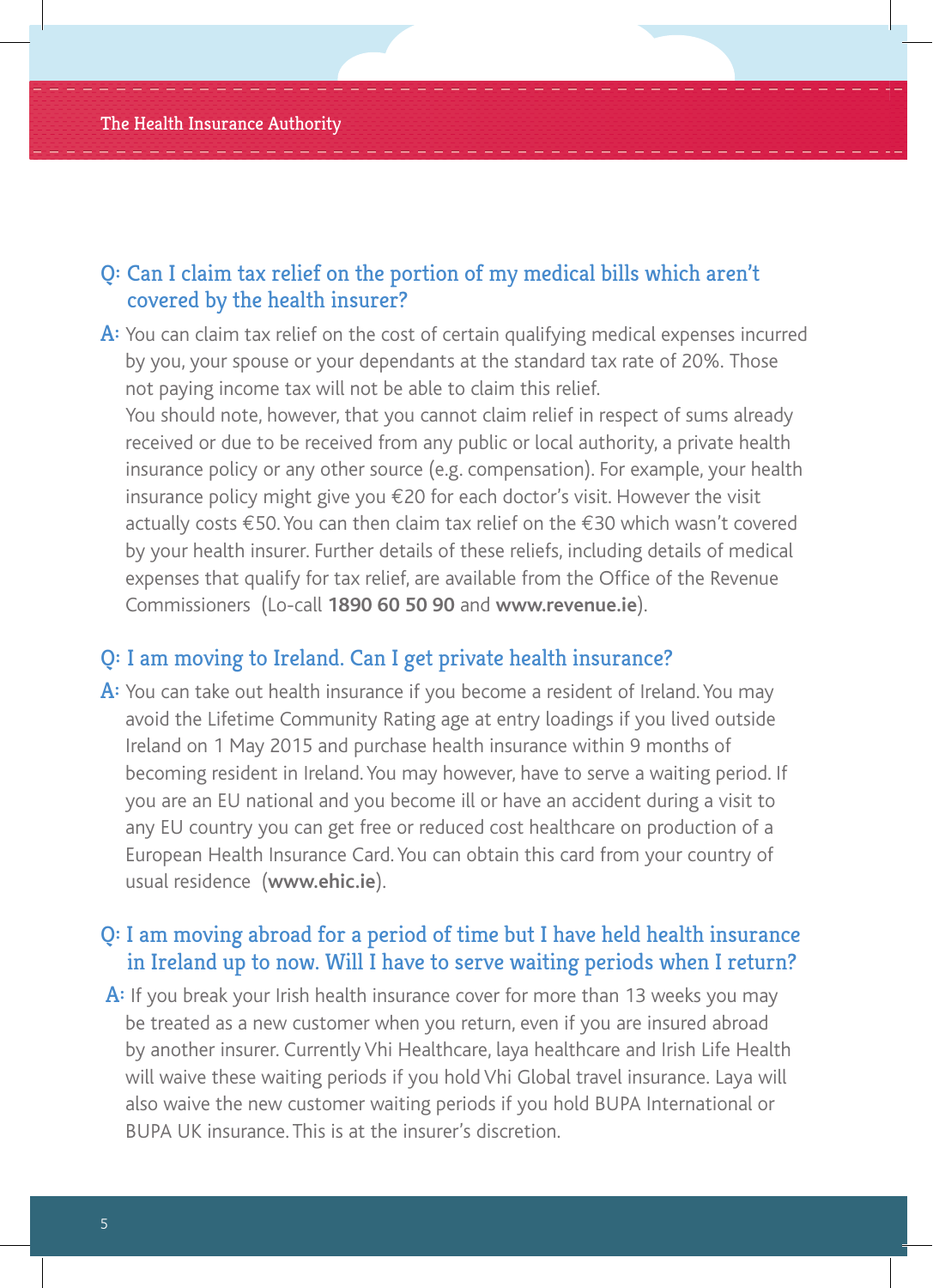#### Q: How do I make a complaint about my private health insurer?

A: If you wish to make a complaint in relation to your private health insurance you should first discuss it directly with your insurer. If you are unable to resolve your complaint, you may contact the Financial Services and Pensions Ombudsman. The decision of the Financial Services and Pensions Ombudsman is binding on all parties, but when one party is dissatisfied with the decision, it may be appealed to the High Court. You also have a right of access to the courts in respect of disputes with insurers.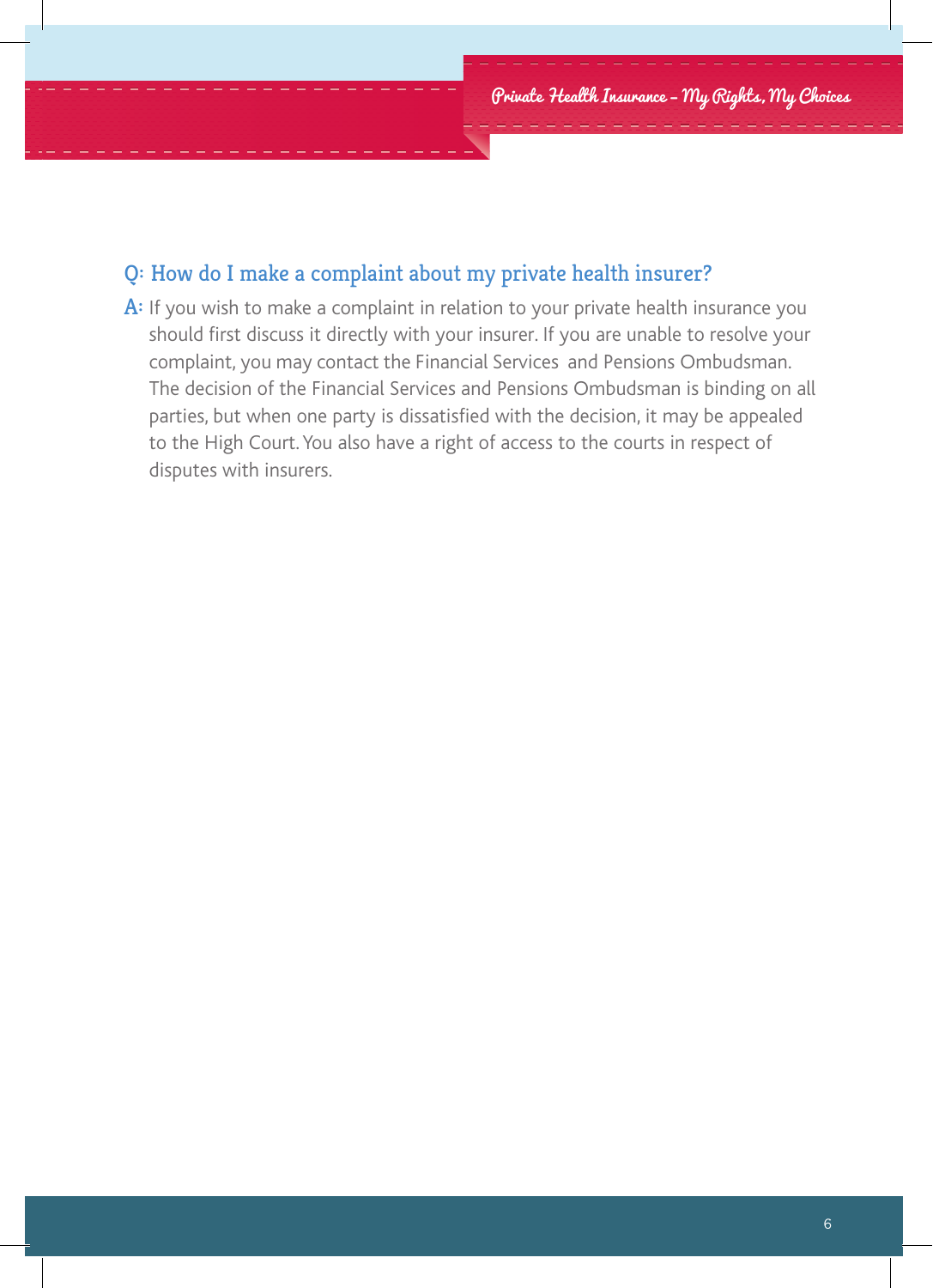## Useful Addresses

| <b>Name</b>                                              | <b>Address</b>                                                                      |  |
|----------------------------------------------------------|-------------------------------------------------------------------------------------|--|
| <b>Health Insurance Authority</b>                        | Canal House,<br>Canal Road, Dublin 6, D06 FC93.                                     |  |
| <b>Irish Life Health</b>                                 | PO Box 764,<br>Togher, Co. Cork.                                                    |  |
| Laya Healthcare                                          | Eastgate Business Park,<br>Little Island, Co. Cork, T45 E181.                       |  |
| <b>Vhi Healthcare</b>                                    | IDA Business Park, Purcellsinch,<br>Dublin Road, Kilkenny, R95 WKK6.                |  |
| <b>HSF Health Plan</b>                                   | HSF Health Plan.<br>5 Westgate Business Park,<br>Kilrush Road, Ennis, Co. Clare.    |  |
| <b>Competition and Consumer Protection</b><br>Commission | Bloom House, Railway Street,<br>Dublin 1, D01 C576.                                 |  |
| <b>Financial Services Ombudsman</b>                      | Lincoln House.<br>Lincoln Place, Dublin 2, D02 VH29.                                |  |
| <b>Citizens Information Board</b>                        | Ground Floor,<br>George's Quay House,<br>43 Townsend Street.<br>Dublin 2, D02 VK65. |  |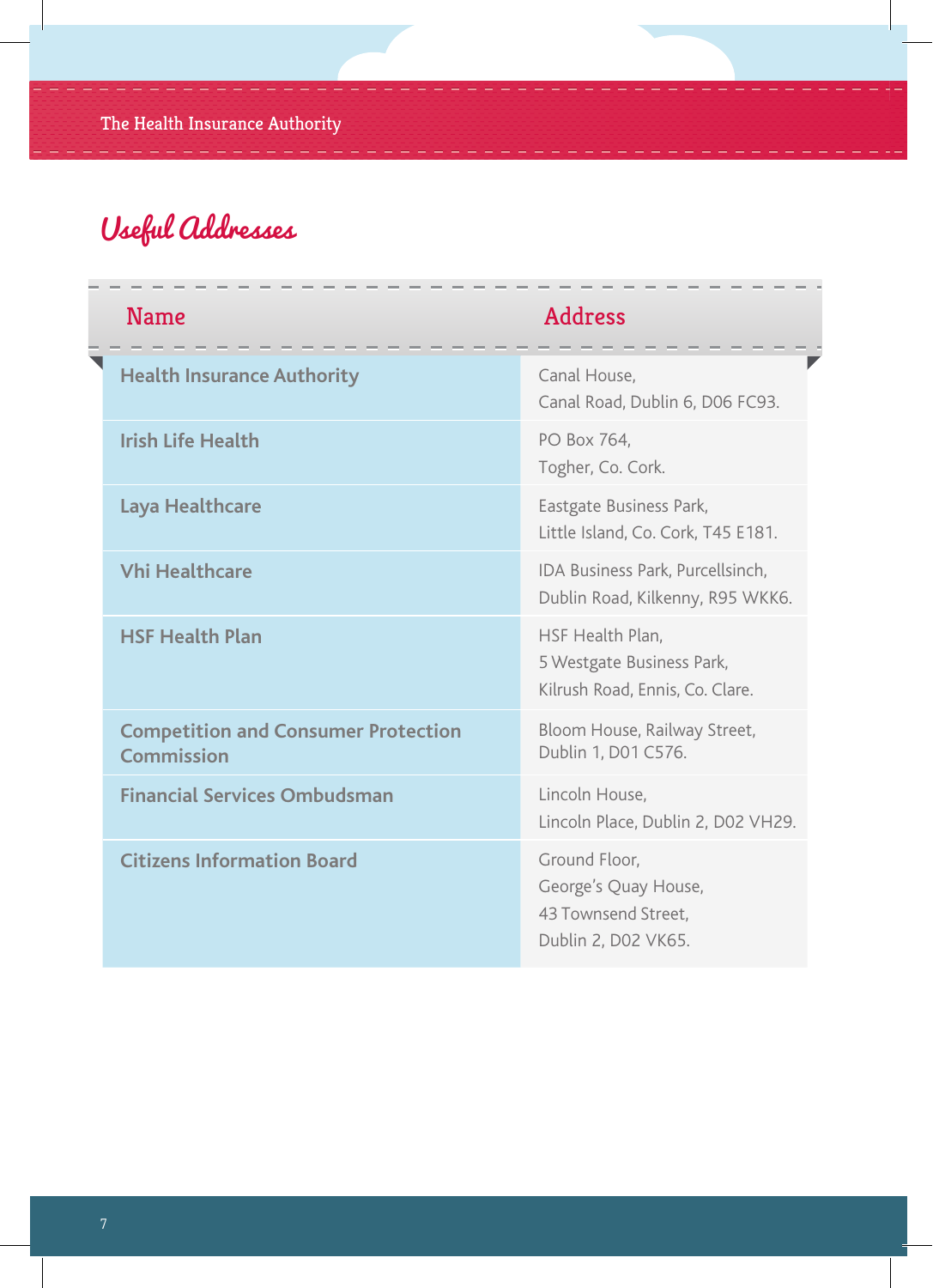| Telephone                           | Email                                  | Internet                                       |
|-------------------------------------|----------------------------------------|------------------------------------------------|
| 1850 929 166<br>+353 (0) 1 406 0080 | info@hia.ie                            | www.hia.je<br>www.healthinsurancecomparison.ie |
| 1890 717 717<br>+353 (0)21 243 4305 | heretohelp@irishlife-<br>health.je     | www.irishlifehealth.je                         |
| 1890 700 890<br>+353 (0)21 202 2991 | info@layahealthcare.ie                 | www.layahealthcare.ie                          |
| 1890 444 444<br>+353 (0)56 444 4444 | info@vhi.je                            | www.vhi.ie                                     |
| 1890 451 451<br>+353 (0)65 686 2500 | claims@hsf.je                          | www.hsf.ie                                     |
| 1890 432 432<br>+353 (0)1 402 5500  | Online query form                      | www.consumerhelp.ie                            |
| 1890 882 090<br>+353 (0)1 662 0899  | info@fspo.ie                           | www.fspo.ie                                    |
| 1890 777 121<br>0761 074 000        | information@<br>citizensinformation.je | www.citizensinformation.je                     |

**This leaflet is a general guide only and is not intended as a legal textbook or a summary of all matters that could be relevant to your individual circumstances.**